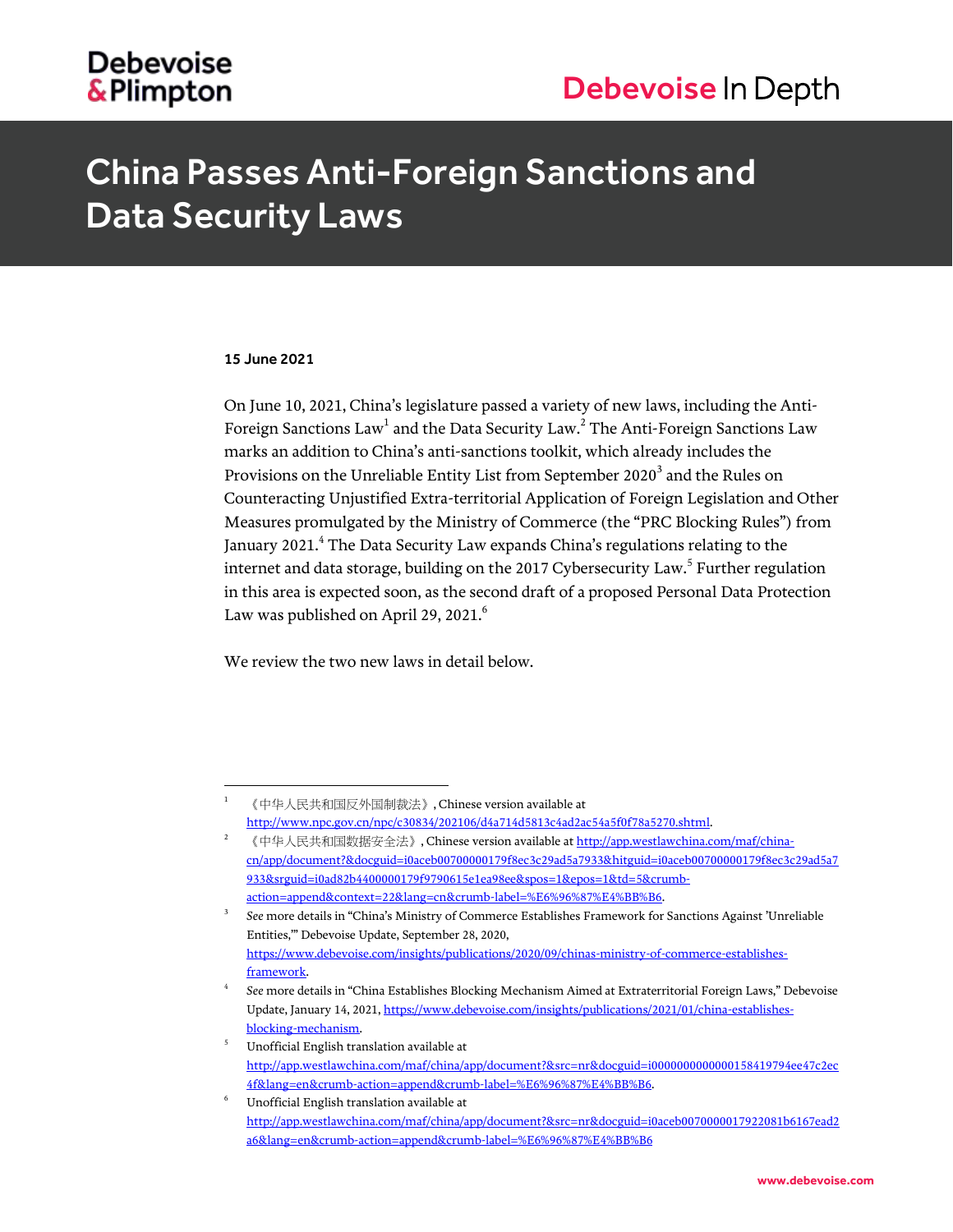The Anti-Foreign Sanctions Law became effective as of June 10, 2021. Unlike many other laws in China, it was only announced in the days before its passage and was not made available to the public in draft form for comment before its passage. Under the Anti-Foreign Sanctions Law, China has the right to take counter-measures when a foreign country "adopts discriminatory measures against Chinese entities and individuals," "suppress[es] China," or "interfere[s] with China's domestic affairs" (collectively referred to herein as the "Discriminatory Measures").<sup>7</sup>

While the law does not directly sanction specific persons or entities, it does provide that "relevant departments of the State Council [the PRC government]" have the right to designate a "counter measures list" comprised of entities and individuals ("Covered Persons") which are directly or indirectly involved in the adoption or implementation of the Discriminatory Measures.<sup>8</sup>

Available counter measures against Covered Persons include: rejection of visa issuance, denial of entry into China, deportation from China, seizure and freezing of assets in China, prohibition or restriction of transactions between the Covered Persons and entities and individuals in China, as well as "other necessary measure[s]," which is a typical catch-all clause common in many Chinese laws (collectively referred to herein as the "Counter Measures").<sup>9</sup>

In addition to Covered Persons, their spouses, immediate family members, as well as the senior management or de facto controllers of entities that are Covered Persons and entities in which Covered Persons act as senior management, or which are controlled, established or operated by Covered Persons, may also be subject to the Counter Measures.<sup>10</sup>

The Anti-Foreign Sanctions Law does not specify the procedure for designation of Covered Persons and determination of corresponding Counter Measures. The law does state that determination made by the "relevant departments" in accordance with the Anti-Foreign Sanctions Law will be final. It is also unclear whether the Covered Persons will have the right to challenge any such determinations through Chinese court

l

Art. 3 of the Anti-Foreign Sanctions Law.

<sup>8</sup> *Id.*, Art. 4.

<sup>9</sup> *Id.*, Art. 6.

<sup>10</sup> *Id.*, Art. 5.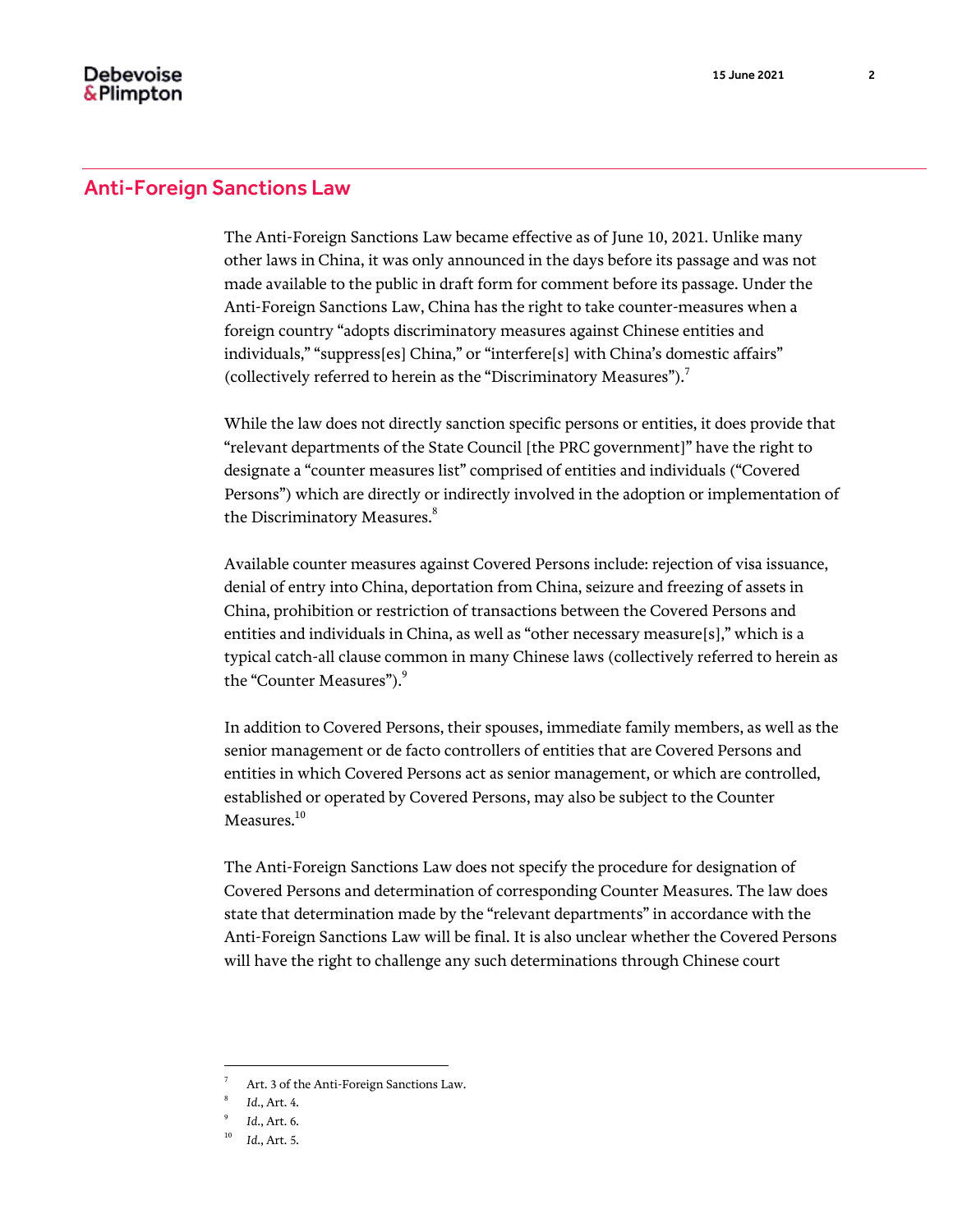proceedings. That being said, the "relevant departments" may suspend, modify or terminate the Counter Measures from time to time.<sup>11</sup>

The Anti-Foreign Sanctions Law provides that "entities and individuals in China" shall comply with the Counter Measures, while "any entities or individuals" that fail to do so will bear corresponding liabilities.<sup>12</sup> However, liabilities for non-compliance with the Counter Measures are not specified in the law. The Anti-Foreign Sanctions Law further provides that "any entities and individuals" may not implement or assist with the implementation of Discriminatory Measures adopted by a foreign country against Chinese entities and individuals. "Any entities or individuals" doing so in a manner that leads to damages to the interests of Chinese entities and individuals may be sued for damages in Chinese courts by the damaged Chinese parties.<sup>13</sup> It is unclear whether the difference in wording between "entities and individuals in China" and "any entities or individuals"<sup>14</sup> in the Anti-Foreign Sanctions Law indicates that China intends to grant extra-territorial application to the second provision.

Similar to the PRC Blocking Rules (which are aimed at non-UN sanctions against third countries), the Anti-Foreign Sanctions Law is ambiguous in a number of ways. First and most importantly, the Anti-Foreign Sanctions Law appears to provide a private right of action that is almost identical to the one provided by the PRC Blocking Rules. As with the PRC Blocking Rules, it remains unclear whether a Chinese person may sue a foreign person (who is not present in China) for damages arising out of such foreign person's cooperation with the Discriminatory Measures while abroad. To date, we are not aware of any lawsuits based on the private right of action provided under the PRC Blocking Rules.

Second, defining the scope of the Discriminatory Measures is left to the discretion of the State Council, so it is not entirely clear what will constitute, for example, "suppression" or "interference of China's domestic affairs." In a press release issued after the enactment of the Anti-Foreign Sanctions Law, an official of the Rule of Law Committee of the National People's Congress (China's legislature) mentioned several "hot spots" to which the Discriminatory Measures have been connected, including matters related to Hong Kong, Taiwan, the Chinese territorial sea and Covid-19.<sup>15</sup>

Third, it is also unclear whether a prior notice or grace period will be available to the Covered Persons before they are designated by the "relevant departments," and whether

l

<sup>11</sup> *Id.*, Art. 7 and 8.

<sup>12</sup> *Id.*, Art. 11 and 14.

<sup>13</sup> *Id.*, Art. 12.

<sup>14</sup> "我国境内的组织和个人" and "任何组织和个人"

<sup>15</sup> *See* "全国人大常委会法工委负责人就反外国制裁法答记者问," June 11, 2021, [http://www.gov.cn/xinwen/202106/11/content\\_5616932.htm.](http://www.gov.cn/xinwen/202106/11/content_5616932.htm)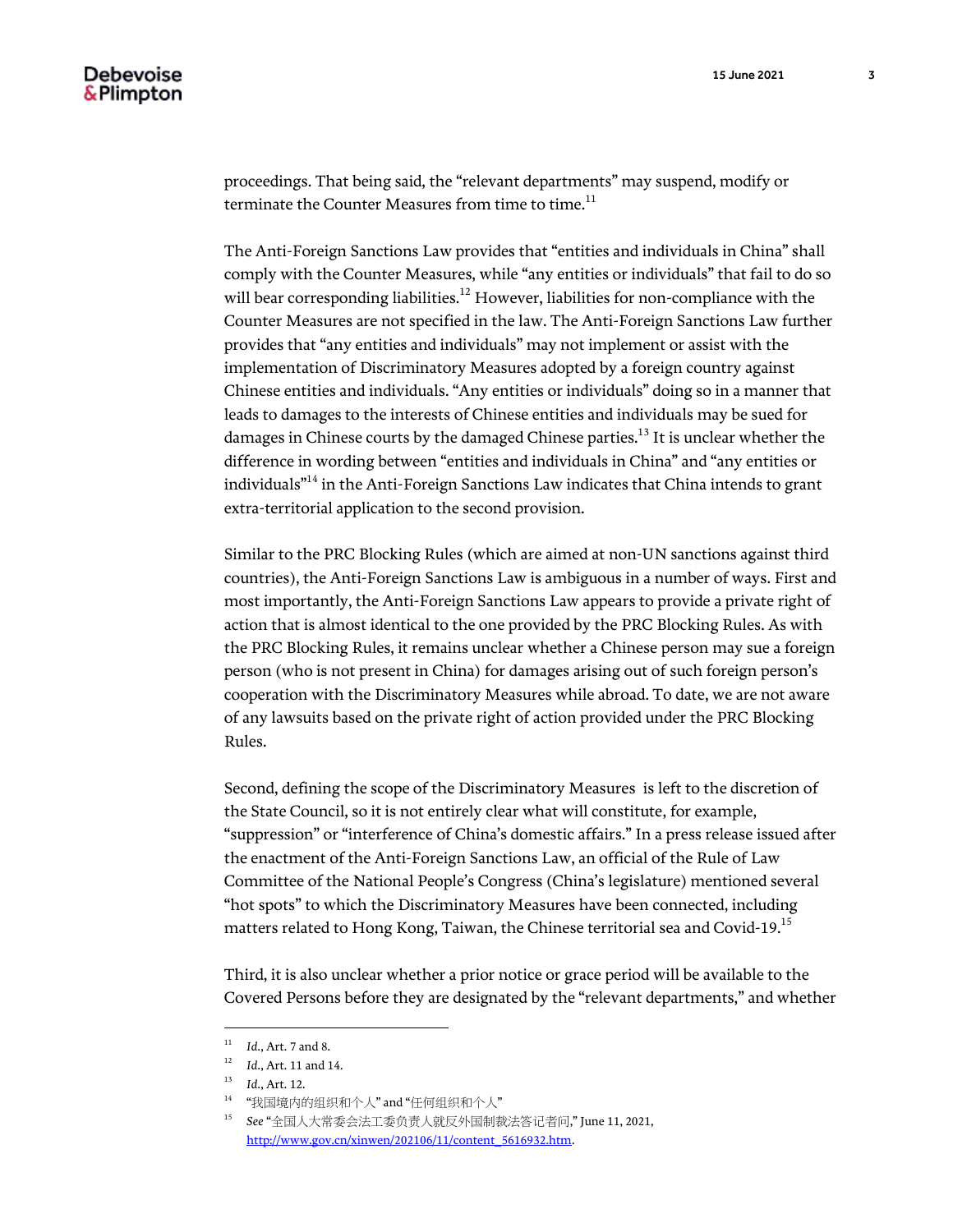the Covered Persons may take any remedial actions after they are listed in the "counter measures list."

# Data Security Law

The Data Security Law will take effect on September 1, 2021, and will cover all "data activities" within the territory of China and "data activities" outside of China that may harm China's national security, public interests or rights of Chinese persons. Data activities include the collection, storage, using, processing, transfer, provision and disclosure of data.<sup>16</sup>

The Data Security Law will establish a "tiered protection" regime for China's data security in which data will be categorized in accordance with its importance and the severity of the consequences of potential data breaches. "Relevant departments" will be responsible for the making of an "important data list," which is data that will be subject to enhanced protection measures. Furthermore, the Data Security Law creates a new term "state core data," which refers to data that are relevant to national security, key sections of the national economy and material public interests. "State core data" will be subject to even stricter regulation than "important data."<sup>17</sup> However, the Data Security Law does not specify the protection measures for "state core data."

Apart from the "tiered protection" regime, other data security measures under the Data Security Law include:

- New data security review, which will be performed on data activities that may implicate China's national security; $^{18}$
- Export control on data that are relevant to China's national security and interests, as well as China's performance of its "international duties";<sup>19</sup> and
- Counter measures against countries that take discriminatory measures against China in relation to data-related investment and transactions.<sup>20</sup>

l

 $^{16}$  Art. 2 and 3 of the Data Security Law.

<sup>17</sup> *Id.*, Art. 21.

<sup>18</sup> *Id.*, Art. 24.

<sup>19</sup> *Id.*, Art. 25.

<sup>20</sup> *Id.*, Art. 26.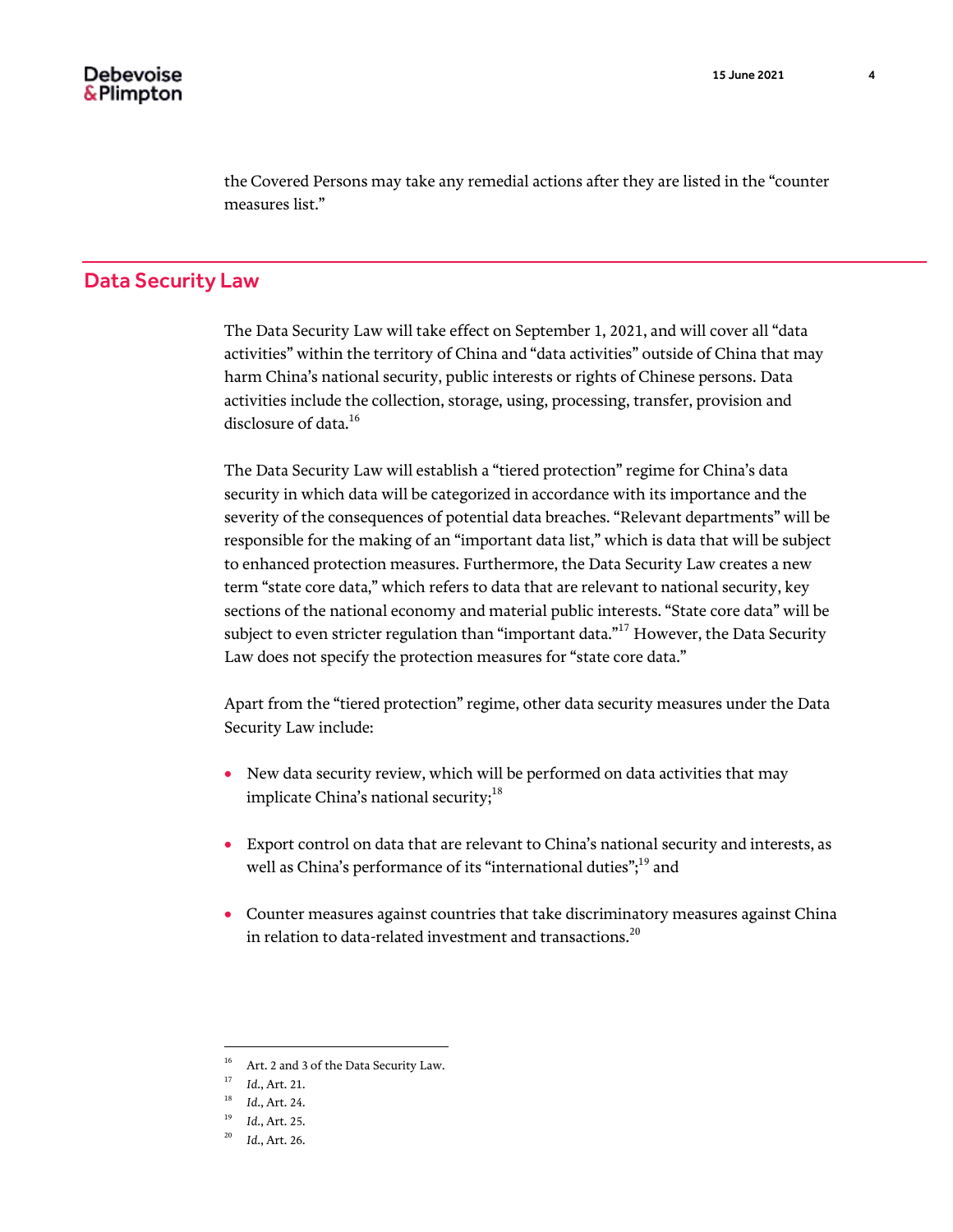Data processors' obligations under the Data Security Law include:

- Establishing internal control regimes on data security; $^{21}$
- Conducting periodic training on data security; $^{22}$
- Adopting technical measures for data protection; $^{23}$  and
- Taking remedial actions upon the occurrence of data breaches, and reporting such data breaches to the "relevant departments."<sup>24</sup>

In addition to the above, important data processors must institute a specific data security management body and corresponding personnel in charge, so as to undertake their data security duties.<sup>25</sup> Furthermore, important data processors must perform periodic risk assessment on their data activities and submit a report of such risk assessment to the "relevant departments."<sup>26</sup>

The Data Security Law expands the data localization requirement under China's Cybersecurity Law, which limited the export of "important data" processed by critical information infrastructure ("CII") operators. The Data Security Law further limits the export of "important data" by non-CII operators, which will be regulated by rules to be promulgated by "relevant departments."<sup>27</sup> Somewhat expanding on the 2018 International Criminal Judicial Assistance Law,<sup>28</sup> which set forth state-to-state methods for criminal judicial assistance and prohibited other forms of cooperation with foreign criminal authorities, the Data Security Law specifically prohibits the provision of all data to foreign judicial authorities or law enforcement agencies by entities or individuals within the territory of China without approval by "relevant departments" or without other legal basis such as international treaties to which China is a party, or reciprocity.<sup>29</sup>

Non-compliance with the Data Security Law may lead to administrative penalties, including: the issuance of a warning letter, an order for the rectification of misconduct, fines against entities up to RMB 10 million and against individuals up to RMB 1 million,

 $\overline{a}$ 

<sup>21</sup> *Id.*, Art. 27.

<sup>22</sup> *Id.*

<sup>23</sup> *Id.*

<sup>24</sup> *Id.*, Art. 29.

<sup>25</sup> *Id.*, Art. 27.

<sup>26</sup> *Id.*, Art. 30.

<sup>27</sup> *Id.*, Art. 31.

 $^{\rm 28}$  – Unofficial English translation available at [http://app.westlawchina.com/maf/china/app/document?&src=nr&docguid=i0000000000000166bdbf004910c893](http://app.westlawchina.com/maf/china/app/document?&src=nr&docguid=i0000000000000166bdbf004910c893e3&lang=en&crumb-action=append&crumb-label=%E6%96%87%E4%BB%B6) [e3&lang=en&crumb-action=append&crumb-label=%E6%96%87%E4%BB%B6.](http://app.westlawchina.com/maf/china/app/document?&src=nr&docguid=i0000000000000166bdbf004910c893e3&lang=en&crumb-action=append&crumb-label=%E6%96%87%E4%BB%B6)

<sup>29</sup> *Id.*, Art. 36.